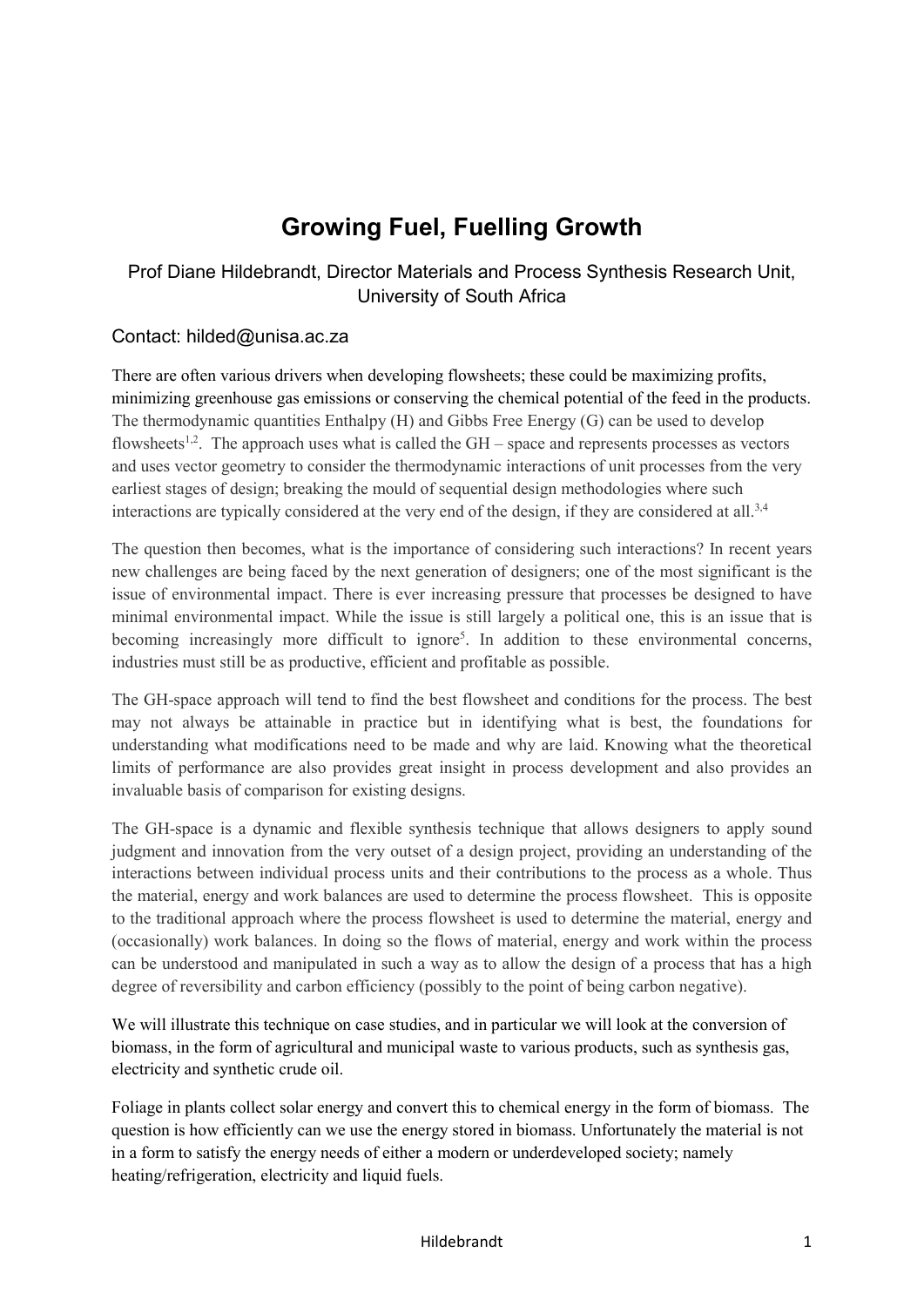Waste collection and disposal are also major problems all over the world and particularly in developing countries. All different size producers of waste need to be able to turn their waste into products for their economic benefit locally as the transport of low value, low density material to a central location is both uneconomical and produces greenhouse gas emissions. Using waste as a feedstock to produce energy reduces the consumption of fossil fuels thereby reducing the emissions carbon dioxide while cleaning up the environment and reducing the amount material going to landfill. Making liquid fuels that have a high energy density, are very marketable and can easily be transported fits in very well with the current infrastructure. It is estimated that there is in the order of 140 billions tons of agricultural waste and 2 billion tons of garbage produced annually. If this waste is used as a feedstock, this could be converted into approximately 100 billion barrels of synthetic crude oil per annum.

Poorer people in rural and isolated communities all over the world, but particularly in developing countries, have very little opportunity to become economically active in modern society. It has been identified that a lack of affordable energy resources (electricity and fuel) is one of the main reasons for being stuck in poverty. Providing affordable energy resources that can be used locally by the community or sold as a cash source becomes a priority for overcoming this underdevelopment.

We will examine the efficiency of using biomass-based materials to make fuel gases, electricity and liquid fuels. We show that these feeds can be converted to more convenient forms of energy small distributed plants. Furthermore we will show that we can build small chemical plants that are relatively efficient and cost effective using the process synthesis concepts discussed in this work. These chemical plants would be suitable for use in isolated rural areas and in developing countries where there is not the required infrastructure to provide these services. Using the GH-space concept, we will show how one can design plants over a range of scales to be reasonably efficient, cheap to build and easy to operate.

What is needed is to make this technology fit-for-purpose, at scales appropriate for the available resource, be it small for rural communities or larger communities in cities. Using this renewable resource will not only help clean up the environment but provide energy to those who need it most.